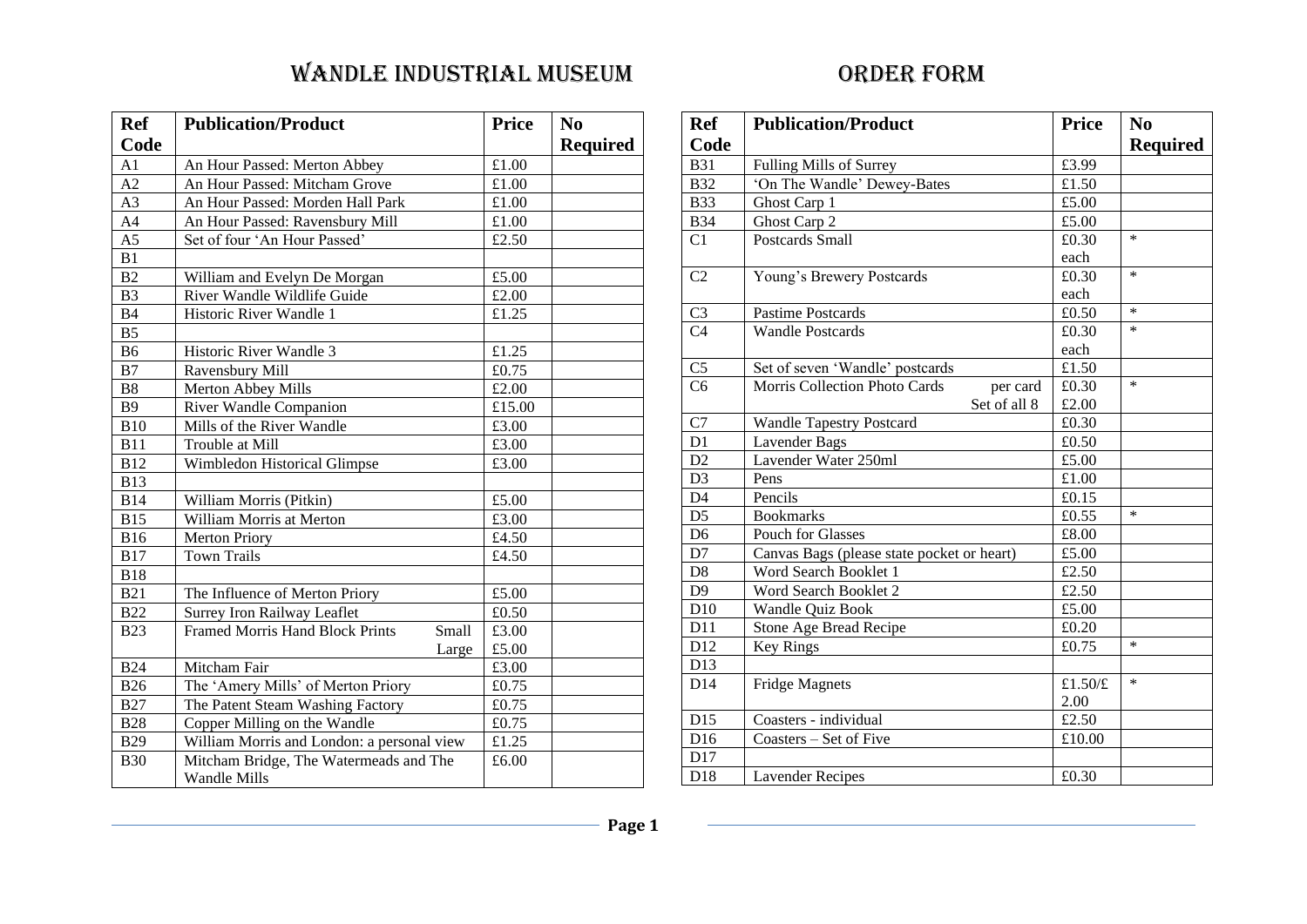| <b>Ref</b>      | <b>Publication/Product</b>             | <b>Price</b> | N <sub>0</sub>  |
|-----------------|----------------------------------------|--------------|-----------------|
| Code            |                                        |              | <b>Required</b> |
| D <sub>19</sub> |                                        |              |                 |
| D20             | Lavender Cards                         | £2.50        |                 |
| E1              | A Guide to the Wandle Trail            | £1.50        |                 |
| E2              | <b>Merton Place Timeline</b>           | £0.20        |                 |
| E <sub>3</sub>  | Textile Pursuit Game (A4)              | £0.20        |                 |
| E4              | Notebook (in Morris Gold Lily Leaf) A4 | £2.00        |                 |
| E <sub>5</sub>  | Notebook (in Morris Gold Lily Leaf)    | £1.50        |                 |
|                 | 219x178mm                              |              |                 |
| E <sub>6</sub>  |                                        |              |                 |
| E7              |                                        |              |                 |
| E <sub>8</sub>  | <b>Stained Glass Templates</b>         | £1.00        |                 |
| E9              | Cricket Green Leaflet                  | £0.30        |                 |
| E10             |                                        |              |                 |
| E11             |                                        |              |                 |
| E12             | Liberty Works Leaflet                  | £1.00        |                 |
| E13             |                                        |              |                 |
| E14             | Set of Four Notelets                   | £1.00        |                 |
| E15             | <b>Mill Pictures</b>                   | £0.20        | $\ast$          |
|                 |                                        | each         |                 |

For items marked with a \* please also complete the following information.

| D5 Bookmarks |                               | No Required |
|--------------|-------------------------------|-------------|
| 01           | Water Pump - Carshalton       |             |
| 02           | Waterwheel – Morden Hall Park |             |
| 03           | Mill Wheel Run - Watermeads   |             |
| 04           | The River at Weir Road        |             |
| 05           | Mill Machinery – Grove Park   |             |

| D12 Key Rings |                             | No Required |
|---------------|-----------------------------|-------------|
| 001           | Young's Beam Engine         |             |
| 002           | <b>Merton Priory Model</b>  |             |
| 003           | <b>SIR</b>                  |             |
| 004           | Young's Show Team           |             |
| 005           | Grove Park Waterwheel       |             |
| 006           | Morden Hall Park Waterwheel |             |
| 007           | <b>Snuff Bottle</b>         |             |

| D14 Fridge Magnets |                             | No Regd | Large | Small |
|--------------------|-----------------------------|---------|-------|-------|
| 001                | Young's Beam Engine         |         |       |       |
| 002                | <b>Merton Priory Model</b>  |         |       |       |
| 003                | <b>SIR Painting</b>         |         |       |       |
| 004                | Young's Show Team           |         |       |       |
| 005                | Grove Park Waterwheel       |         |       |       |
| 006                | Morden Hall Park Waterwheel |         |       |       |
| 007                | <b>Snuff Bottle</b>         |         |       |       |
| 008                | <b>Block Printing</b>       |         |       | N/A   |
| 009                | Ravensbury Mill             |         |       | N/A   |
| 010                | <b>Surrey Iron Railway</b>  |         |       | N/A   |

|     | D <sub>15</sub> /D <sub>16</sub> Coasters | No Required |
|-----|-------------------------------------------|-------------|
| 001 | <b>River Wandle Sign</b>                  |             |
| 002 | <b>Surrey Iron Railway</b>                |             |
| 003 | <b>Block Printing</b>                     |             |
| 004 | <b>Edge Runners</b>                       |             |
| 005 | Grove Park Waterwheel                     |             |
| ററ് | Set of five                               |             |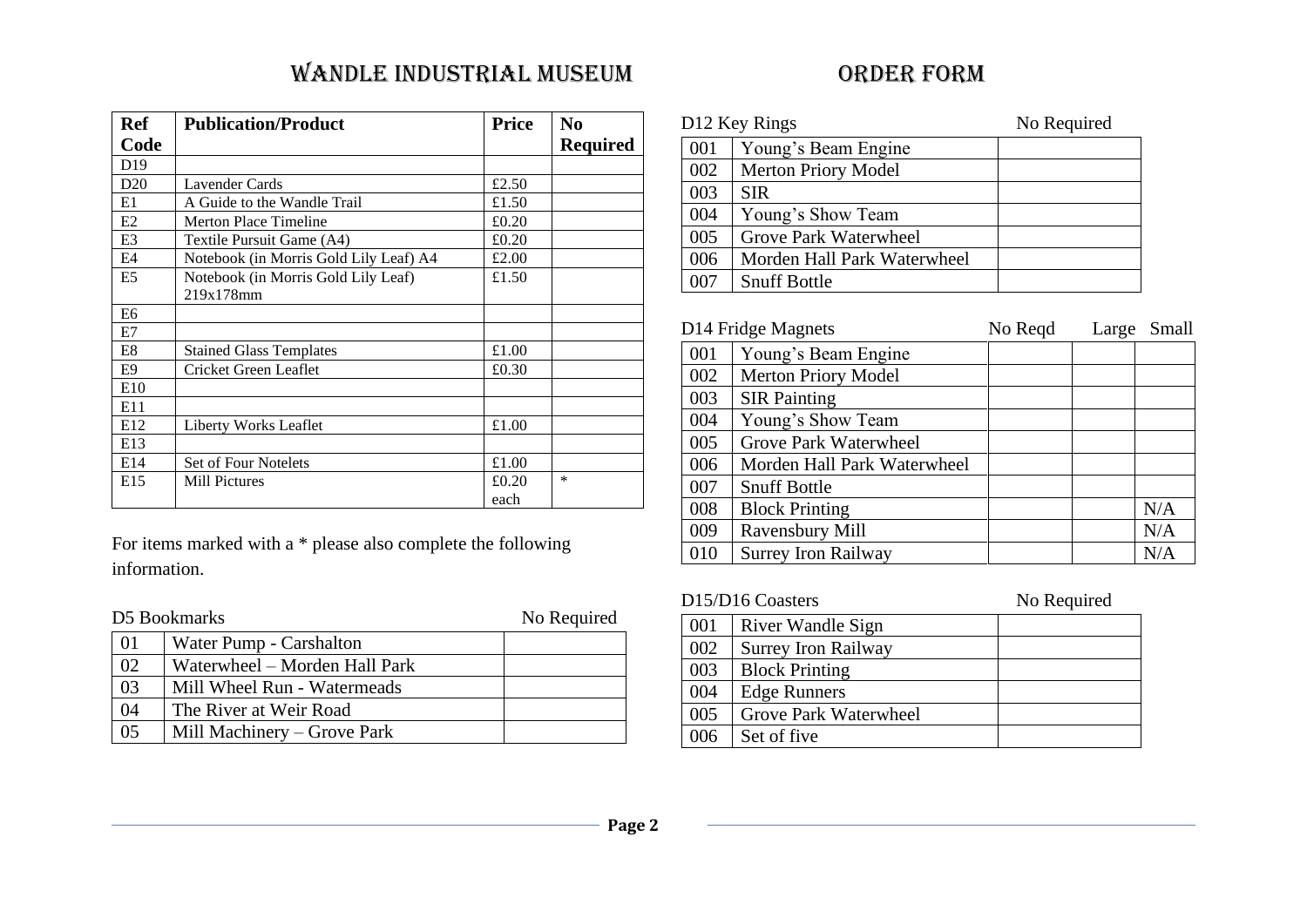Please put the total number of each of these items on to the main order form.

| <b>Postcards Small</b>                               | <b>No Required</b> |
|------------------------------------------------------|--------------------|
| Waddon Ponds 1978                                    |                    |
| Young's Brewery                                      |                    |
| Hops being added to Young's Brewery coppers          |                    |
| <b>Wandle Buster</b>                                 |                    |
| Harness Room                                         |                    |
| <b>Pastime Postcards</b>                             |                    |
| Mitcham (set of four)                                |                    |
| Morden (set of four)                                 |                    |
| Wimbledon (set of four)                              |                    |
| <b>Wandle Postcards</b>                              |                    |
| Croydon Church from the Bleaching Grounds            |                    |
| Croydon Old Palace                                   |                    |
| Culvers Mill, Carshalton                             |                    |
| Deed's Mill, Mitcham                                 |                    |
| The Wandle at Wandsworth and the Surrey Iron Railway |                    |
| The Watermeads, Mitcham                              |                    |
| Wandsworth Brazil Mill                               |                    |
| <b>Morris Collection Photo Cards</b>                 |                    |
| African Marigold                                     |                    |
| Cray                                                 |                    |
| Kennet                                               |                    |
| Lodden                                               |                    |
| Rose and Lily                                        |                    |
| <b>Strawberry Thief</b>                              |                    |
| The Forest                                           |                    |
| Wandle                                               |                    |

| Mill Pictures (Images not available)       | <b>No Required</b> |
|--------------------------------------------|--------------------|
| Lambert's Snuff Mill                       |                    |
| <b>Garrett Copper Mill</b>                 |                    |
| Liberty Print Works - Waterwheel           |                    |
| Ansell's Snuff Mill                        |                    |
| <b>Mitcham Calico Print Works</b>          |                    |
| <b>Eagle Leather Works</b>                 |                    |
| Ravensbury Mill – South Wheel              |                    |
| Glover's Snuff Mill and the Watermeads     |                    |
| Ravensbury Mill                            |                    |
| Connolly's Leather Works                   |                    |
| <b>Waddon Mills</b>                        |                    |
| Everett's Place                            |                    |
| Morris Works – Dye and Stained Glass       |                    |
| Littler's Mill                             |                    |
| Liberty Site - Wheel House                 |                    |
| The Calver's Mansion                       |                    |
| Dye House Works, Wandsworth                |                    |
| Paper Mill Cut, The Watermeads, Mitcham    |                    |
| Morden Hall                                |                    |
| Upper Mill, Wandsworth                     |                    |
| The Grotto, Carshalton Park                |                    |
| Snuff Mill, Morden Hall Park - Waterwheels |                    |
| <b>Amery Mill</b>                          |                    |
| Glover's Snuff Mill                        |                    |
| <b>Shepley Mill</b>                        |                    |
| <b>Merton Abbey Print Works</b>            |                    |
| Snuff Mill, Morden Hall Park               |                    |